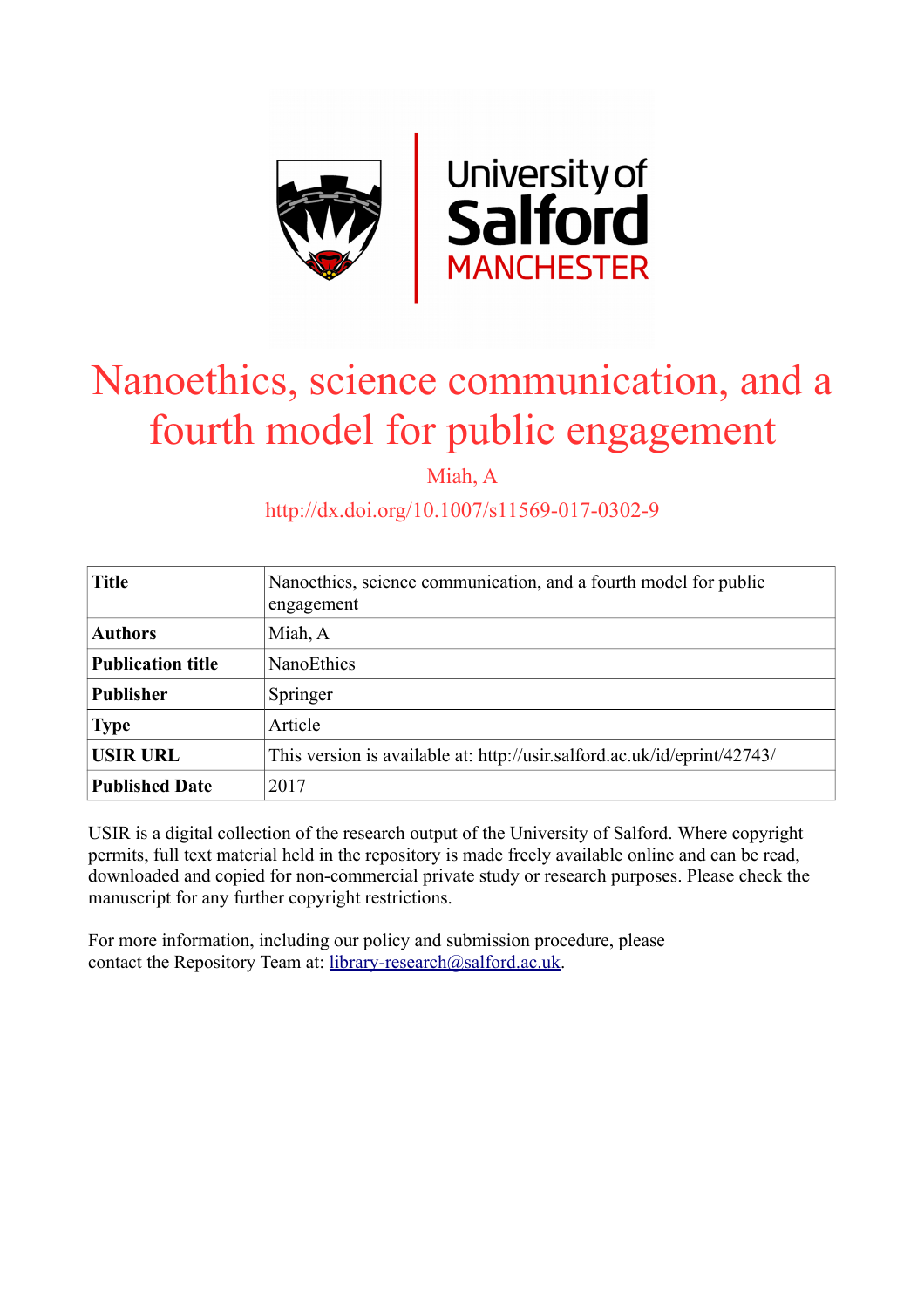ORIGINAL PAPER



# Nanoethics, Science Communication, and a Fourth Model for Public Engagement

Andy Miah<sub>o</sub>

Received: 10 February 2017 /Accepted: 26 June 2017  $\odot$  The Author(s) 2017. This article is an open access publication

Abstract This paper develops a fourth model of public engagement with science, grounded in the principle of nurturing scientific agency through participatory bioethics. It argues that social media is an effective device through which to enable such engagement, as it has the capacity to empower users and transforms audiences into co-producers of knowledge, rather than consumers of content. Social media also fosters greater engagement with the political and legal implications of science, thus promoting the value of scientific citizenship. This argument is explored by considering the case of nanoscience and nanotechnology, as an exemplar for how emerging technologies may be handled by the scientific community and science policymakers.

Keywords Nanotechnology Citizen science · Scientific agency. Social media . Narrative ethics

#### Introduction

The years from 1995 to 2005 may have belonged to genetic science, as far as science communication is concerned. As the Human Genome Project neared

A. Miah  $(\boxtimes)$ 

completion, public attention was focused on how it would usher in a new era of gene therapy applications, which would attend to all kinds of health problems. Yet, it became a decade that was widely described as a failure to communicate science effectively, as stories of designer people - rather than therapeutic interventions - became the focus of public concern. Since then, greater sophistication has emerged in research into science communication, along with new proposals about how scientists should make sense of their relationship to the public.

One might expect, then, that the years between 2005 and 2015—as the decade of nanoscience—would have shown considerably more accomplished endeavours to communicate what is at stake with this new science [[1\]](#page-13-0), and perhaps even greater gains in public understanding as a result. Yet, this latter decade was also defined by the rise of a new form of communications—social media the end of which was marked by the prominence of discussions about fake news and alternative facts. While a significant amount of the discourse around fake news was intimately connected to the US electoral campaign of 2016, it must be understood as the peak of a set of wider concerns that communication has become a more challenging task, because of the proliferation of digital publishing.

The evidence for this is found within an inquiry by the British Government [\[2](#page-13-0)], which spoke of the public's enthusiasm in science, but also their lack of trust in scientific journalism. This loss of trust may be partly attributed to wider diminishing trust in journalism which, in the UK certainly, results from the phone

Chair of Science Communication & Future Media, School of Environment and Life Sciences, University of Salford, Manchester, Peel Building, Room G50, The Crescent, Salford, Greater Manchester M5 4WT, UK e-mail: email@andymiah.net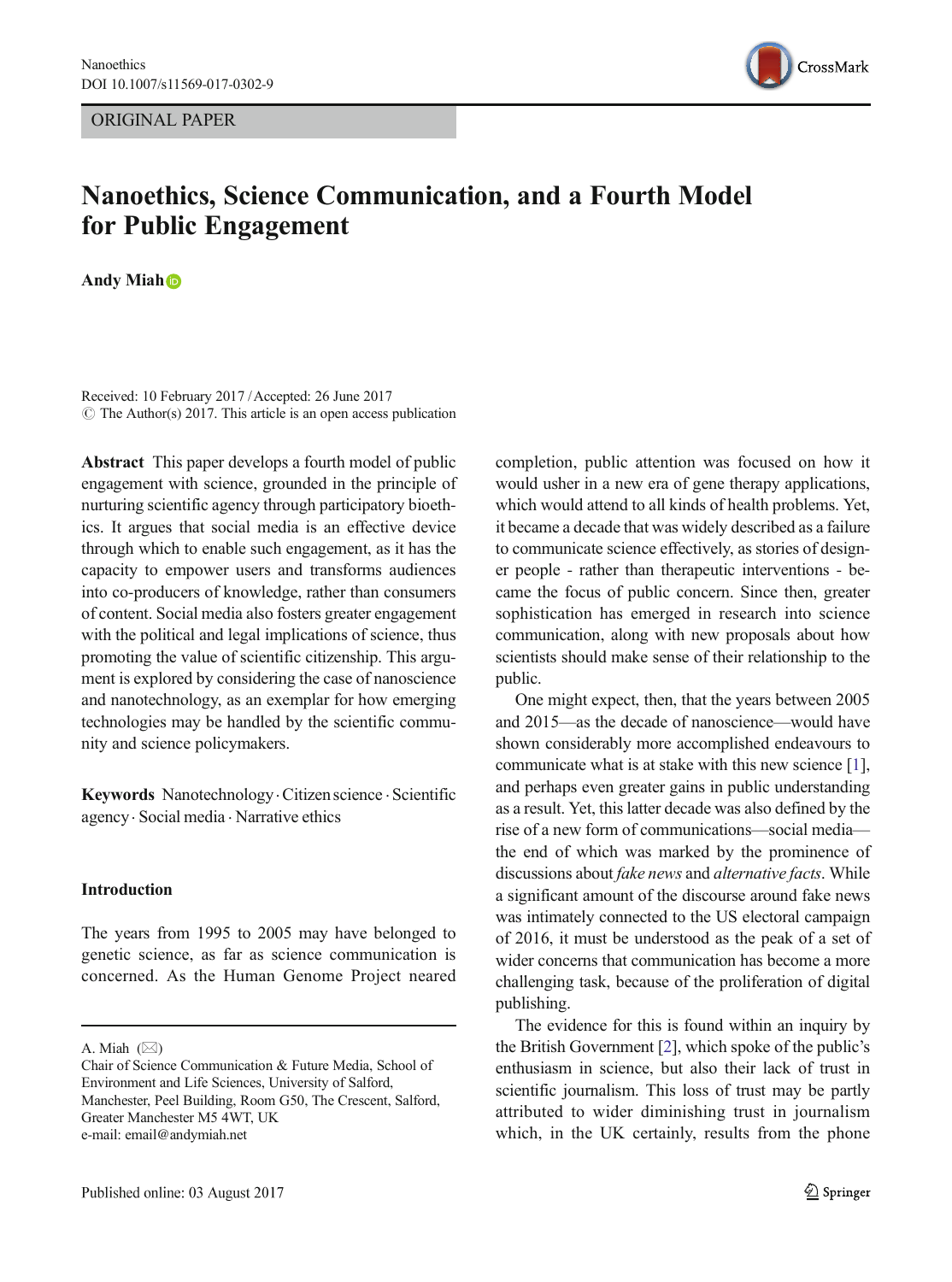hacking scandals of 2011. However, there is also a wider explanation for this loss of trust, which has applicability more globally and which has to do with how the authoritative position of traditional media has been usurped by the proliferation of other digital publishing spaces and by the transformation of our daily habits of media consumption arising from mobile connectivity.

Anxious of the consequences of such change, the British Government [[2](#page-13-0)] launched an inquiry into science communication in 2016 and this article speaks to some of their conclusions. In particular, it explores how speculation and narrative are critical components of a science communication journey, while also arguing that the aspirations of upstream public engagement are best served by engaging the public on the moral and ethical dimensions of science. In doing so, it considers the opportunities that arise from relocating science communication away from traditional media structures towards the blogosphere and how this trend can be seen as an antecedent to the rise of citizen science and participatory bioethics, which have become new forms of social expectations of science. It argues that, whereas the case of communicating genetics revealed a gap between the science and the public, the case of communicating nanotechnology reveals the crisis of legitimacy in communicating science (as the British Government inquiry reveals), particularly where this relies on traditional models of media relations.

Underpinning this article is the concern that the value of science communication is often expressed exclusively in terms of its capacity to serve scientific investment, rather than to function as a means of nurturing scientifically engaged citizens. The emphasis of such work is placed often on its capacity to inspire people into science or scientific careers, as the STEM agenda attests. Yet, to achieve the kind of involvement sought by the UK's governmental inquiry—and to achieve the kind of accumulation of 'science capital' that Archer et al. [[3,](#page-13-0) [4\]](#page-13-0) describe as crucial to building science education—it is necessary to engage people on a more critical level. Doing so in a way that resonates with how they make sense of their own lives and an individual's sense of right and wrong is an effective means through which to do this. Foregrounding the moral implications of scientific discoveries or achievements, I argue, helps to democratize society's pursuit of scientific discovery in a way that resonates with other societal aspirations. These conditions must be taken into account to ensure that

science progresses as a project that is co-produced, collectively owned, and crucially meaningful to the people's lives. Moreover, these principles are necessary to uphold, in order to achieve the transformative potential of communicating science and reinforce arguments made by Perrault [\[5\]](#page-13-0).

The paper is structured in three parts. First, it examines the conditions of the debate surrounding the case of nanotechnology, drawing attention to how a moral panic about its development emerged very early on and the role of speculation in this discourse. Second, it describes insights from science communication work on nanotechnology over the last decade, which reveal how a mature and strategic investment into this work has assisted science in developing greater public understanding and engagement. Within this section, I also outline how the open-ended nature of communicating science—that there is always more that can be done needs adjustment, focusing the public on entry points into making science meaningful to their lives, rather than simply understood. In this aspect, I build on Miah [\[6\]](#page-13-0) by relying on the utility of presenting science as a series of ethical propositions about humanity's future, rather than an attempt to explain scientific complexity. Finally, these developments are situated within the methodological framework of research into science communication and public engagement, from the deficit to the upstream models, through which I outline the importance of narrative ethics as a tool towards promoting public understanding. In this respect, I draw on communication principles of social media to develop a fourth model of public engagement with science, described as the *scientific agency model*.

This exposition resonates further with the British Government's Select Committee inquiry, particularly its questions around the utility of the public debate surrounding the naming of a new research ship by the Natural Environment Research Council (NERC). When NERC launched the public poll calling for suggestions, their exercise in public engagement quickly became an 'exercise in humour' (Warman cited in British Government [\[2\]](#page-13-0)) when the name 'Boaty McBoatFace' became the most popular suggestion, a suggestion that grew in such popularity that it became the most successful proposal. NERC claimed that the public debate around this debacle led to their becoming the most 'well known research council in the world' [\[7](#page-13-0)]. However, the incident crystallized one of the underpinning questions of sci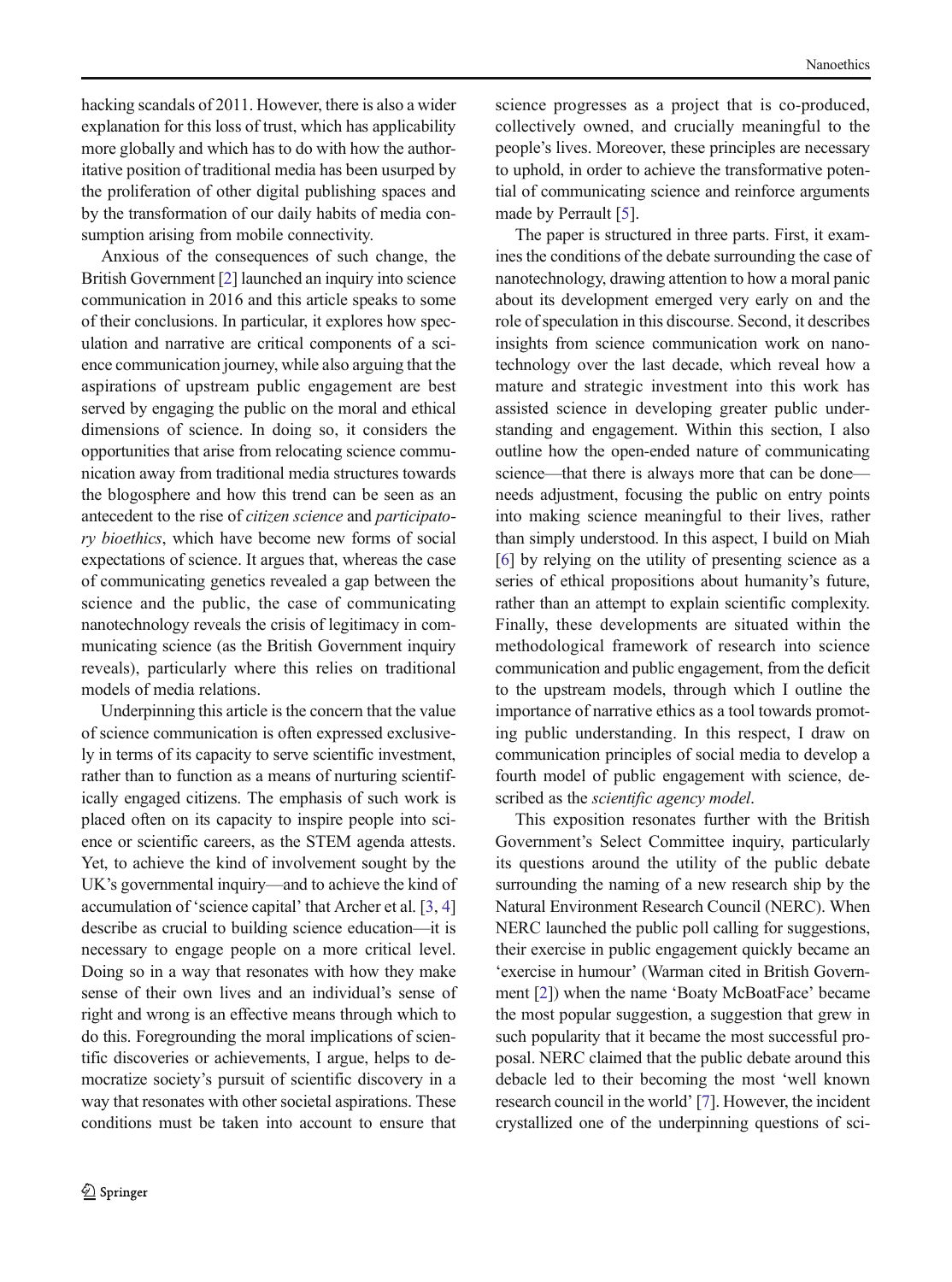ence communication, which concerns whether or not it leads to public engagement, understanding, or involvement with science. In response to the suggestion that the exercise was, in fact, not a great example of public engagement via social media (presumably because the public did not demonstrate having taken seriously the task), NERC suggested that the hard work of capitalizing on such public debate would begin after its occurrence and has subsequently claimed it to have been a tremendous success. But, how does one capitalize on wide reaching, superficial awareness, and translate it into involvement with science, as a route towards greater understanding or appreciation for the value of scientific investment? This question is answered in part within this essay by examining how to nurture scientific citizenship.

The model I present does not reject the importance of the upstream approach to engaging the public early on in the process of scientific development. Indeed, it does not intend to replace previous models of pubic engagement at all, and in this respect, it may also be distinct. One of my criticisms of the three models is that they are often treated as methodologically hierarchical, when it is more useful to consider which are the best parts of each model and establish when each may be useful. Thus, while one might reject the deficit model in certain situations, there is a need to understand when it might be useful as an engagement methodology. After all, its continued use, as documented by Lee and VanDyke [[8](#page-13-0)], may be more a matter of preference than of a resistance to dialogue. The scientific agency model I propose is, nevertheless, different from the other three in that it espouses a notion of public engagement that gives equal value to highly speculative science, as it does to matters of urgent debate. To elaborate on this, it is useful to look in more detail at the case of nanoscience.

#### Speculations About Nanoscience

The value of speculation to science communication is hotly contested. Indeed, the current concerns about fake news, fake science, and fake research are intimately connected to the manner in which speculation about future directions in science is played out within the media, by scientists who are asked what kind of world may ensue as a result of new discoveries. Yet, the role of speculation is central to our capacity to make sense of science and this section focuses on the complexity of these factors.

Early speculation about the impact of nanoscience resembled reactions to other new scientific discoveries: opinions were often extremely polarized, ranging from claims that the new discovery or application will be a panacea for all of the society's ills to claims that it will bring about humanity's demise. Respectively, these views focused either on the opportunities that the technology may create or on the mayhem that it could cause. Two prominent public intellectuals demonstrate this division when commenting on nanoscience at a time when it was becoming part of a mainstream conversation about science:

in around 20 years we will have the means to reprogramme our bodies' stone-age software so we can halt, then reverse, ageing. Then nanotechnology will let us live for ever....Ultimately, nanobots will replace blood cells and do their work thousands of times more effectively....Within 25 years we will be able to do an Olympic sprint for 15 minutes without taking a breath, or go scuba-diving for four hours without oxygen (Kurzweil, in [\[9\]](#page-13-0)).

Our most powerful 21st century technologies—robots, genetic engineering, and nanotech—are threatening to make humans an endangered species [\[10](#page-13-0)].

Joy's apocalyptic vision of the 'grey-goo'scenario the horror of self-replicating nanorobots, destroying the world and leaving artificial grey goo after transforming all life on earth into nanosubstances—is reiterated in the best-selling novel 'Prey' (2002) by Michael Crichton. Crichton imagines the risks associated with creating tiny nanorobots, drawing on reference support to embellish his scenarios. Crichton's novel is indicative of how debates about science are often made meaningful to the public through some form of literary narrative, or storytelling. To this end, Crichton's contribution to how nanoscience has been imagined exemplifies what may be seen as the third pillar of science communication—science fiction—where science is the first, and science journalism is the second. Fiction often foregrounds the latest scientific discoveries, or points towards imminent realities, which society must consider, putting into the public domain the need for debate and dialogue. Science fiction—or fiction more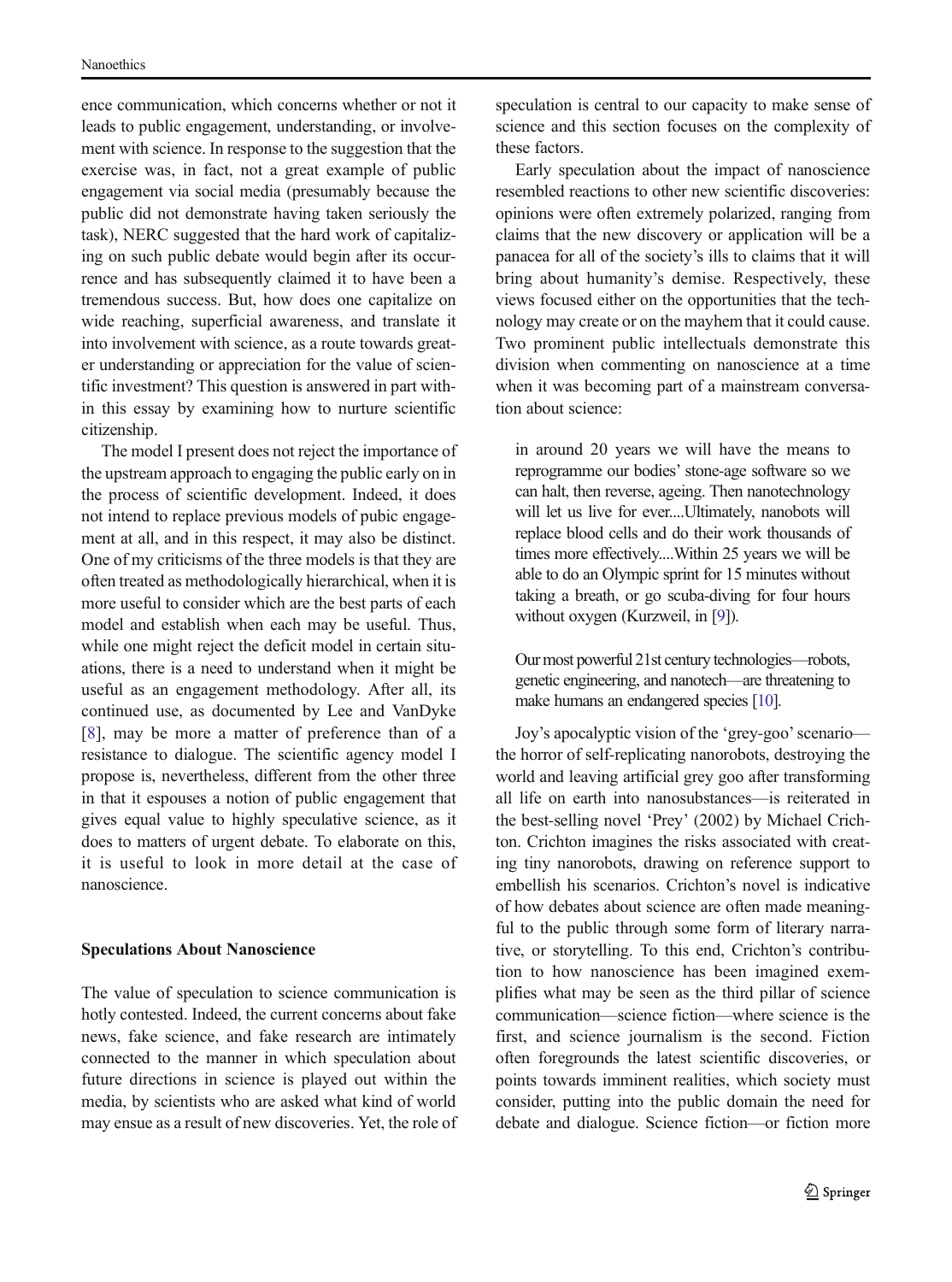generally—can be an effective way to shape the public imagination of new science and its challenge to humanity [[11](#page-13-0)–[13](#page-13-0)]. Indeed, Curtis [\[14](#page-13-0)] makes this point when discussing the role of documentary as an art form:

I find the best documentary reporting these days in things that don't really classify as documentaries. Things like South Park, movies like The Big Short and American Honey, and the This Is England series. They are all about portraying the real world but they do it in ways that are surprising and imaginative. They make you look at things in new ways. Whereas traditional documentaries seem a bit stuck. I think this has happened because most of them have been moved off TVand into the art house cinema circuit. As a result they tend to play to what their audience already know—reinforcing their beliefs. Like the fact that bankers are bad. Or climate change threatens the world [[14](#page-13-0)].

As for any new scientific discovery, the immediate applications of nanoscience have been considerably less radical than those that the advocates or critics had proposed [[15](#page-13-0)]. Yet, the rise of knowledge about what nanoscience could do in the near future should not diminish the importance of speculations about where it could lead humanity in the long term. For instance, nanodots could create more efficient solar panels, which has revolutionary potential in terms of our energy usage. In this respect alone, there is an important opportunity for science communication to intervene through fiction, particularly as the science develops, to help people understand the likely timescales of applications. Indeed, there is no greater upstream location than that which is found before the metaphorical river has even begun to form, even if this requires accepting a certain level of uncertainty about the credibility of the speculation. While one may question whether science fiction constitutes engagement with science at all—since it may actually sacrifice science for drama—it would be catastrophic to the work of science communication to dismiss the importance of science fiction, especially when it is rooted within insights from cutting-edge research and development. After all, people within the science fiction creation community are often involved with the science industries, as the attendees of any science fiction convention reveals. Moreover, a precursor to interest in

scientific news may be a wider interest in science fiction and future gazing.

Equally, aspirations for progress within science should not be separated from the peoples' broader aspirations and anxieties for their lives, many of which are found within literature, rather than scientific journals. Thus, if one seeks to understand what kind of life is worth living, or what kind of society one seeks to bring about—as a basis for deciding which problems science should seek to resolve—then one must look beyond scientific possibility and, instead, formulate a deeper understanding of what progress in science affords for humanity. Thus, literature—whether it is classified as science fiction or not—can help us greatly in this pursuit. Such works as'The Picture of Dorian Gray' inform humanity of the values that surround life extension or anti-ageing science, while the movie Gattaca [\[16](#page-14-0)] provides a glimpse into what life could be like in a world where non-therapeutic pre-implantation genetic selection decision-making exists. Alternatively, movies like Her (2014) assist our capacity to imagine what it would be like to build increasing complexity into our relationships with machines.

In the absence of sociological data, such speculations are often our best attempts to articulate what life may be like in a world where such technologies exist. A good example here is human cloning. Nobody knows how people would actually react to discovering that they have been cloned, or what kind of existential crises might arise, or what interpersonal relationships would be strengthened or weakened as a result. Yet, Caryl Churchill's A Number (2006) does this precisely, in a poetic, beautiful, and sensitively staged two-person show. Alternatively, Orsen Welles' War of the Worlds (1938) radio drama gives us a sense of what it might feel like to be invaded by aliens. Fiction has a role to play in helping develop our imaginations about what kinds of circumstances may come to fruition, if a certain course of action is taken. Moreover, society is reliant on the imaginations of great writers to provide compelling, detailed, intimate, and closely observed narratives about such futures, to assist us in imagining these possibilities. To judge the credibility of such work solely on the likely accuracy of the text is to miss one central consequence of its impact, which is that the text is a starting point for a deeper conversation about the future and how technology may change it.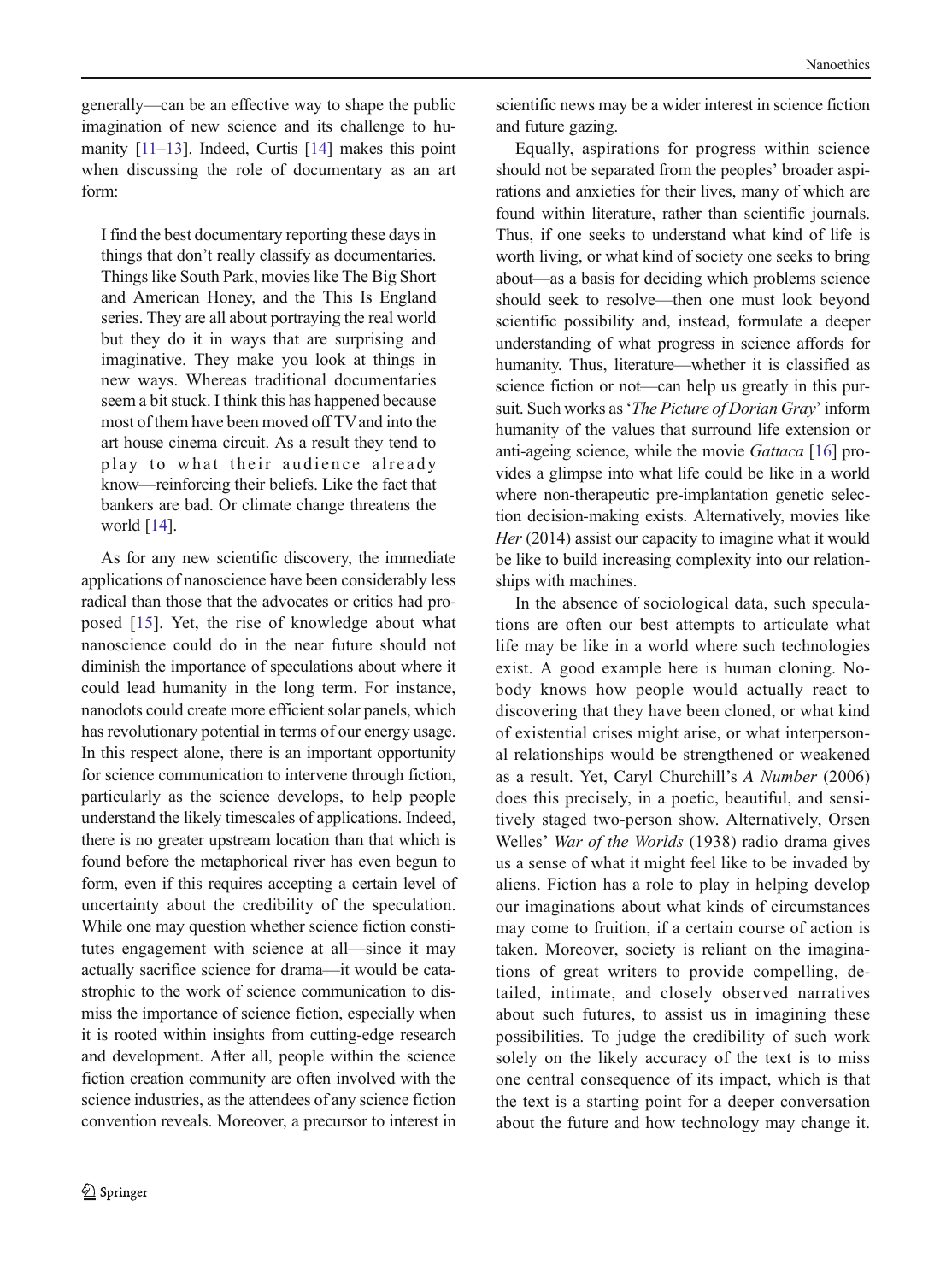The merit of utilizing literary works in the attempt to wrestle with questions about the future, even in science policymaking has some precedent historically. For instance, in the 2000s, when the US President's Council on Bioethics [\[17](#page-14-0)] debated the consequences of the human genome project, such works as Anderson's The Nightingale and Shelley's Frankenstein were part of the Council's reading list, made available publicly on their website. More widely, film-making has found its way into broader bioethics work, as in the case of the Nuffield Council on Bioethics' film competition, which invited school children in the UK to make films explaining complex issues, or the Scottish Council on Bioethics film festival, which ran for ten years from 2010-2015. Literary works allow us to consider how scientific discovery imposes new narratives onto humanity—both burdens and opportunities. From Shelley's Frankenstein to Huxley's Brave New World to Atwood's Oryx and Crake, the prospect of scientifically induced chaos and disorder lends itself to gripping narrative structures and a concern for the future. Such components are also crucial catalysts for generating interest in science for the wider public, especially as news space diminishes and entertainment space increases.

Equally, the shift in journalist practice over the last 30 or so years—from factual to emotional reporting—grows the importance of understanding the function of narrative in people's lives, as a means of making sense of the world generally, and change in particular. Thus, it is little wonder that scientific organizations have invested more seriously into understanding the (social) science of communication. Indeed, this shift is also apparent within the field of bioethics, where the principal objective in communication terms is to articulate the implications of new scientific discoveries for how we live our lives. The detail of such explanations is to focus on things people care about, or, at least, how new biotechnological applications may disrupt the stories we tell about ourselves and our future. Furthermore, the rise of the bioethics essayist—such authors as Carl Elliott, Ben Goldacre, or Steve Fuller, who have, in different ways, become orators of humanity's future—is indicative of how the communication turn in science has involved the expansion of futures expertise towards ethics [\[18](#page-14-0)].

These circumsrtances reval how literary texts become constitutive of the range of ways in which science becomes meaningful for a wide range of people [[19\]](#page-14-0). Indeed, their powerful narratives are often the primary—or only—mechanisms through which science communication work reaches some audiences. Moreover, the separation between science journalism and science fiction is not clearly defined. Gorke and Ruhrmann [\[20](#page-14-0)] reveal how often science fact and science fiction converge in media reporting, but this should not lead us to conclude that publishing about such prospects constitutes more fake news. Indeed, one only has to look at the nature documentary format to appreciate that elements of fiction are critical to being able to tell stories. For example, it is impossible to capture sound of an elephant's feet moving through a jungle and so sound is added afterwards, often created using instruments that most closely approximate the actual sound. Yet, this can create an impression of what the sounds is actually like, which is absolutely not true. Thus, whereas an elephant will move quite quietly through a forest, film-makers will create a sound effect that conveys impact and weight, which viewers then come to expect of this species. In this respect, science communication has always involved some elements of creative narrating and the crucial concern emerges when this is seen to seriously misrepresent what takes place. In any case, the relevant point here has to do with the role of fictionalizing science within science communication.

Yet, the concerns about how fiction is utilized in science story telling have been prominent for many years. Liakopoulos [[21\]](#page-14-0) considers that 'the intense scientific debate that started in the early 1970s captured enough media attention to start an attempt of scientific popularization that sometimes verged on the border of science fiction'. (p. 8). Today, these established vehicles of science communication are augmented by a third dimension—the blogosphere—as the place where fiction and fact are blended through the blurred medium of digital space. The rise of Web 2.0 platforms, mostly described now as social media, brings with it additional challenges and opportunities to the communication of science, not least of which is the problem of fake news and, more precisely, distinguishing between material that is informative and that which misinforms.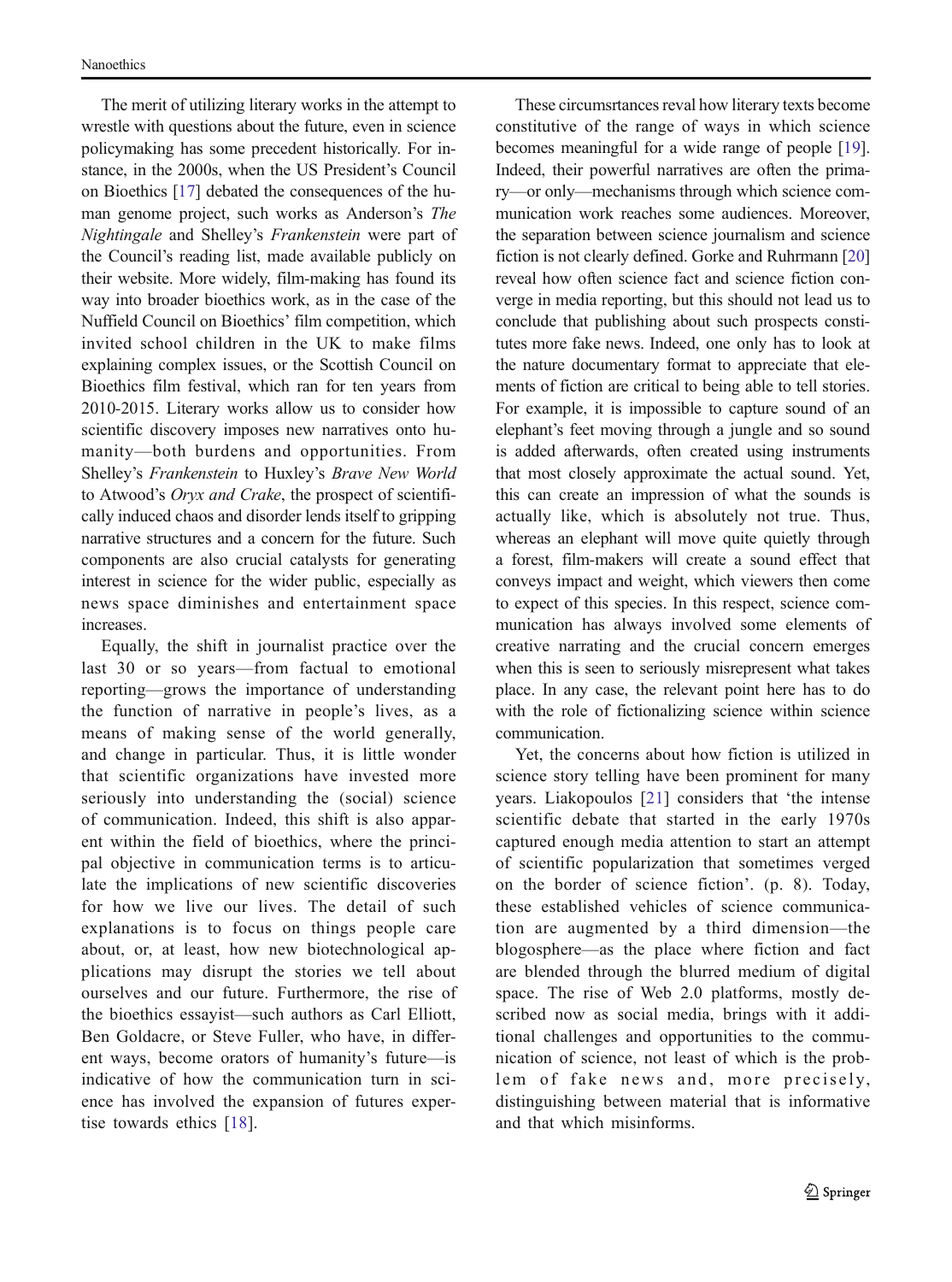#### Nanopanic and the Persistence of Uncertainty

Despite the novelty of nanoscience, there are already hundreds of nanoproducts available for consumption, including food, packaging, clothes, paint, and electronic components. In this respect, it is perfectly possible for speculative science, which has considerable uncertainty and controversy surrounding it, to sit comfortably with the utilization of products that surround our lives. Indeed, this recognition that the presence of uncertainty does not hamper adoption is important to come to terms with, when considering how people make sense of new discoveries, products, or services. Yet, there remain many uncertainties about the risks associated with these products, especially with regard to engineered nanoparticles. For example, Song et al. [\[22\]](#page-14-0) investigate the death of two female Chinese factory workers and the ill health of five others. The authors linked their death to nanoparticles found in fluid surrounding the lungs of the workers, outlining that the same nanoparticles were found in the substances these workers used [[22](#page-14-0)]. Evidence of such concerns about nanoparticles has been apparent in various parts of the world. For instance, in recent years, activists in Grenoble protested the development of nanotechnology, scrawling 'No Nano' graffiti on the city's bastille, perhaps articulating a degree of 'moral panic' [[23\]](#page-14-0) over how the development of science seems to take place without recourse to public opinion or adequate regulation. Laurent [[24\]](#page-14-0) provides a careful articulation of how such panics are brought about by the organized action of specific groups, who are then able to generate attention through their interventions.

This example also speaks to the complexity of fake news and why this term needs scrutiny. In the case of nanoparticles, one may assume that there is insufficient evidence to determine the risks associated with them entering our atmosphere. Furthermore, this uncertainty is sufficient to justify making a factual claim about the inadequacy of scientific control. Yet, this extension into concern about regulation transcend the original factual inquiry about risk , which then requires a different kind of expertise to justify. In this case, we observe how discourse about fake news obscures a wider concern about the assertion of power. The staging of these different moral perspectives on scientific development on some agora becomes integral to how the media communicate the issues around these scientific matters, and there are various political interests (formal and informal)

that surround the communication of nanotechnology, each of which has different moral aspirations.

The dynamic nature of risk discourses explains why it is crucial to ensure that public engagement and science communication work is optimally placed to navigate this complex terrain. Indeed, over the years, nanotechnology has benefitted from some such initiatives. For instance, in July 2003, the Action Group on Erosion, Technology and Concentration (ETC Group) from Ottawa, Canada, released several papers on the potential risks of nanotechnology. The communiqué 'Nanotech Un-gooed!'suggested that the world is not yet ready for this latest and greatest technological revolution. The ETC Group argued that the likely negative effects upon the environment and health, along with the economic risks, require that we exercise caution in the development of nanoscience [[25\]](#page-14-0). Moreover, they identified that extensive regulations and laws are urgently needed. The ETC emphasized the need for a wide public, scientific, and political debate, a common appeal among public engagement advocates. The subsequent question one may ask is what form this debate should have taken in the decade following these claims and, moreover, what would count as having undertaken adequate 'public engagement' to satisfactorily appease the critics who argue that there was not enough?

Yet, while a considerable amount of science communication and public engagement work on nanotechnology has taken place in the decade since—much of it informed by methodological insights, as nanotechnology research has matured—the need for communicating nanotechnology or engaging the public has not diminished. If anything, the need for public engagement with nanoscience has become even greater, particularly as more nanotechnology products become commercially available. Certainly, the nature of the questions that people face has shifted: from concerns about what humanity in general ought to do to questions of personal choice and morality over whether or not to embrace nanoproducts within our lives. In this respect, the need for public debate remains strong and unlikely to relent.

The open-ended nature of science communication has implications for how researchers, politicians, and scientists should regard such work—not as a means to an end, but as an end in itself. In short, there is no point at which either the institutions of science promotion or those who speak on behalf of the public—the media, politicians, public intellectuals—may conclude their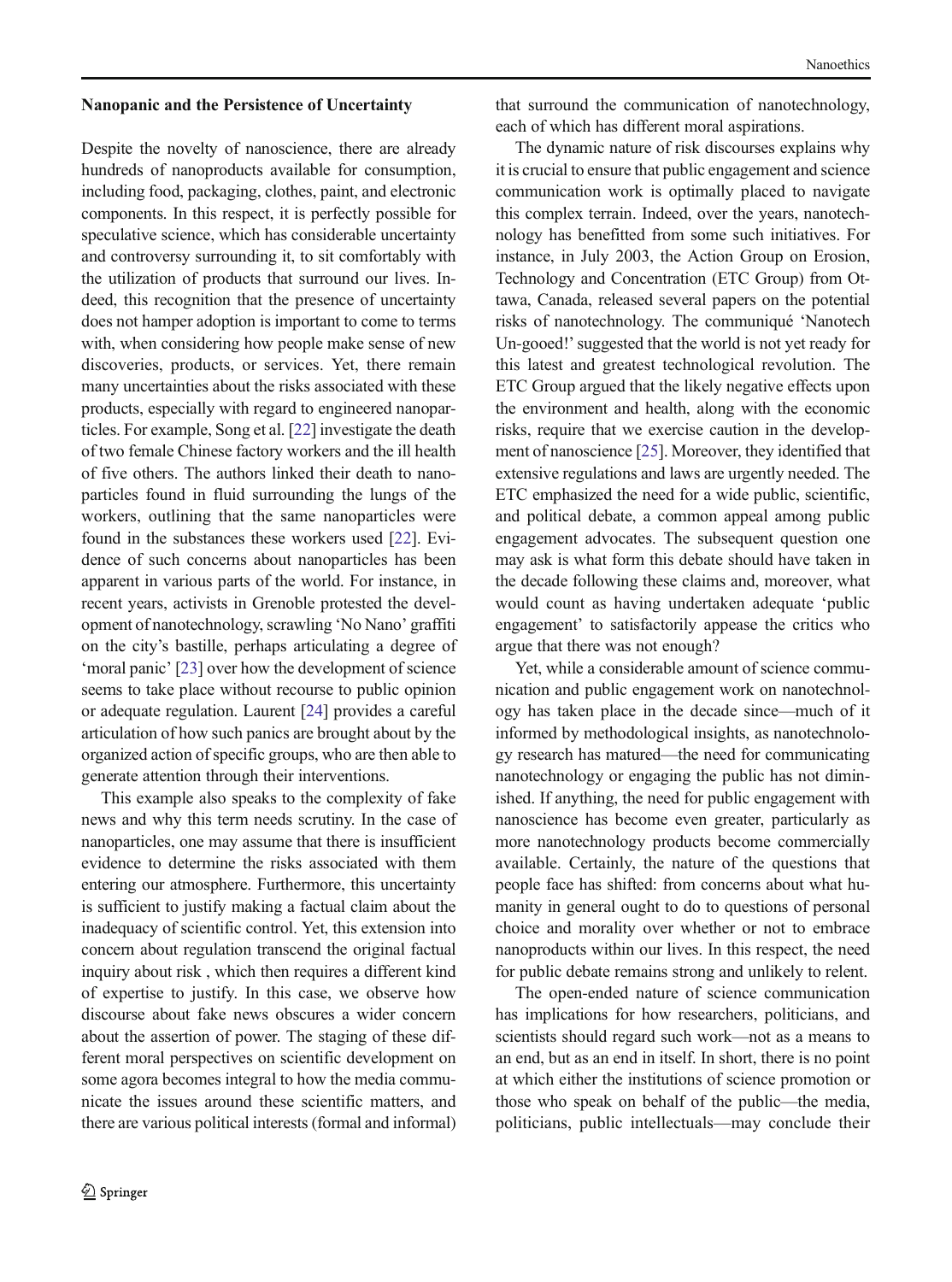communicating of scientific development. Instead, one may identify periods of prioritization in scientific communication, based on what are deemed to be the prominent, novel methods of any given period. In this respect, there is a need to think about science communication work as political work; there is no end point at which it will be complete, since the need for governance and the emergence of variation in human society demand a constant attention to such matters. Furthermore, there is no point at which the pursuit of science capital should cease, if we expect to remain beneficiaries of an informed and engaged population. Yet, there remain open questions on what are the best ways to engage the public on science. The next section examines the value of different models of public engagement, before considering the role of narrative within such work.

#### Beyond Upstream Public Engagement

Over 20 years of public understanding work, three models of activity have become well known to science communicators: the deficit model, the dialogue model, and the upstream model (see [[26](#page-14-0)]). The early years of science communication work focused on reducing the public deficit in knowledge about science. The research made a set of assumptions about what was required of scientists and what the public needed, which, today, are deemed lacking in understanding about what should be their ideal relationship. Yet, there still remain intimations of such commitments within much science communication work and so it is valuable to reiterate both their conceptual premises and their limitations. Thus, the first model of public understanding assumed a lack of public knowledge, a limited ability to communicate, and a lack of trust between science and its publics. To this end, public engagement work sought to address these issues, with the goal of promoting complicity in supporting the progress of science. Various researchers identified inadequacies with these assumptions, while also drawing attention to the inherent problem of a system whose goal was to pre-define how a public should regard scientific progress. It became apparent that utilizing scientific communication to build complicity was both unlikely to be effective and ideologically problematic. Moreover, the idea that public engagement should perform the role of educator, or that the public

were ultimately ignorant, did not withstand sociological scrutiny.

Consequently, a second model of public understanding of science emphasized the need for dialogue between scientists and their publics [[27\]](#page-14-0). This dialogical approach emphasizes bi-directionality and exchange between science and the public, providing space for interaction and negotiation of science's goals and values. It also recognizes the importance of lay expertise as an informed knowledge, which plays an important role in constructing meanings around science through which one can construct and negotiate knowledge. This emphasis on active dialogue between scientists and society can be classified not only as the scientists' engagement with citizens but also as engagement of citizens with science itself.

Examples of this form of public understanding research include influential studies of nanotechnology awareness within the USA, which draw on traditional social scientific methods. For example, key findings from a survey study among 1014 adults nationwide in the USA in August 2006 investigating public awareness about nanotechnology revealed that 42% of the respondents have heard nothing at all about nanotechnology, 27% had heard a little, 20% had heard some, with only 10% who had heard a lot, while 1% were not sure [[28\]](#page-14-0). A similar study in 2005 also conducted for the Project on Emerging Nanotechnologies found that participants answering a pre-study questionnaire of 117 participants 54% outlined that they know almost nothing about the technology, 17% that they knew something, and 26% outlined that they knew a little ([\[29\]](#page-14-0): 8). Comparing these figures with a more recent study by PEN [[30](#page-14-0)], it appears that little has changed. Hart [\[30\]](#page-14-0) shows that, despite all communicative efforts, only 7% have heard a lot about nano, 17% heard some, and 26% heard a little about nanotechnology, in contrast to 49% who heard nothing at all and the remaining 1% being not sure. To this end, the studies demonstrated the need for further innovation in how public understanding work should take place.

Other findings from Hart [\[30\]](#page-14-0) indicated that nearly 50% of the respondents felt unable make a statement about the nanotechnology's benefits and risks. Among the rest, 20% think that benefits will outweigh the risks, while 7% believe that risks will outweigh the benefits, and 25% think that risks and benefits will be about equal (ibid). This showed the limited public awareness of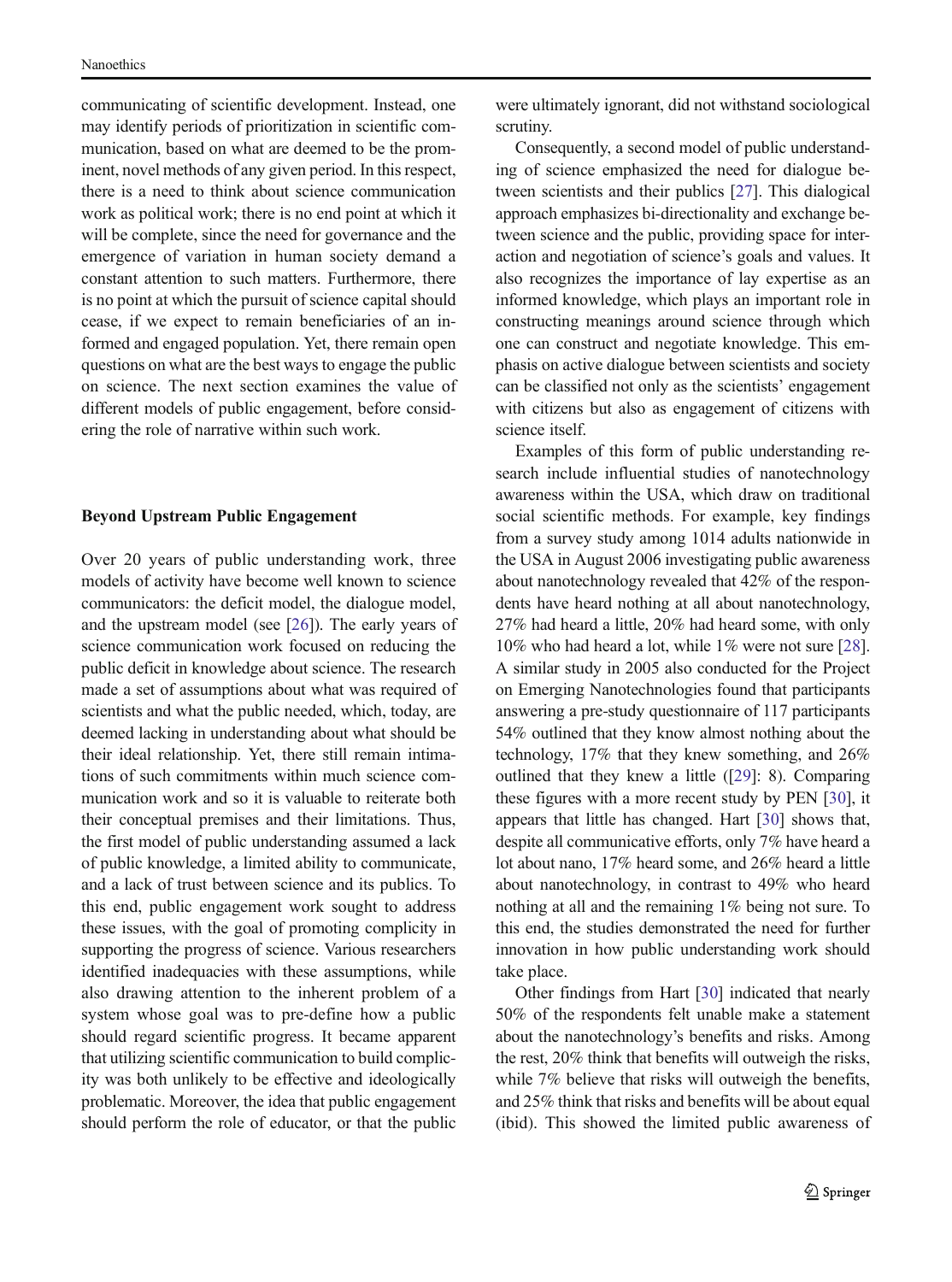discussions on benefits/risks and, by implication, the failure to fulfil the ethical aspiration of promoting informed understanding that would allow people to undertake autonomous decision-making around the use of nanotechnology within the society.

The shift in language from understanding to engagement reflects a third model of science communication, an era that has been characterized by power struggles between scientists and the public (and which may be the subject of the British Government's concern within its Inquiry). Thus, one shortcoming of the dialogue model was its inability to address the power imbalance between scientists and lay audience. This has also led to what some have termed as a need for 'upstream engagement', where lay public are empowered to make influential decisions before science is funded and resourced [[31\]](#page-14-0). On this basis, citizens are involved in debates and are given the chance to express their points of view. As a result, they can play a more active and influential role in decision-making about the future of science and technology. The Parliamentary Office of Science and Technology of the UK [\[32](#page-14-0)] articulated the premises of this model:

Dialogue is deliberative. Participants interact with experts, engage in the debate and.... are capable of forming their own opinions....The decisions encompass various points of view. Consideration is given to the stance of all those involved.

This way of thinking about science communication shows how actively engaging citizens involves more than just 'participation' in surveys and questionnaires, to public involvement with complex deliberate approaches and decision-making. These first examples of citizen engagement groups (as citizen juries) in the UK included GM Nation? in the years 2002 and 2003 and the NanoJury UK in 2005, which were followed—among others—by Nanodialogues—four experiments in upstream public engagement [\[33\]](#page-14-0). NanoJury UK was a two-way citizen's jury on nanotechnology that ran in June and July 2005. It was organized by the University of Newcastle and Greenpeace and involved 16 members of the public, who formed the jury. After following an introduction on nanotechnology, they were further informed by a series of evidence sessions by expert witnesses. As a result of the investigation, the jury made 23 recommendations how to proceed, one of those, arguing for 'more dialogue on new technologies and increased interactions between citizens and scientists' ([\[31\]](#page-14-0): 125).

Nanodialogues (May 2005 to autumn 2006) were divided into four different experiments and was organized by Demos and the University of Lancaster. The experiments consisted of (1) a people's inquiry on nanotechnology and the environment, (2) engaging research councils, (3) nanotechnology and development, and (4) corporate upstream engagement. All of the four experiments brought various stakeholders together, who were discussing different aspects of the technology as set agenda and scenarios for the individual experiment [\[33\]](#page-14-0), As for NanoJury UK, participants of the first three experiments draw up recommendations, again prominently all of those recommendations included an urgent call for more 'upstream' public engagement work. Similarly, Burri [[34\]](#page-14-0) outlines an upstream engagement citizen panel model in Switzerland. Moreover, discussions in the literature describe the need for undertaking 'consensus conferences' to empower citizens, rather than just focus on influencing policy [\[35\]](#page-14-0).

Despite these attempts to undertake more meaningful public engagement work, knowledge production, agenda-setting, decision- and policy-making processes, there remain limitations to this approach [\[36\]](#page-14-0) and a number of explanations for this are apparent. First, there has not been enough good quality public engagement work on nanotechnology to allow it to enter mainstream awareness. To this end, science communicators might still be operating in the first or second mode of public engagement work, regardless of the third era approach being known, as evidenced by Lee and VanDyke [\[8](#page-13-0)]. Second, the work that has been undertaken on nanotechnology communication might be ineffective as a means of entering into the daily lives of people in a way that allows them to recall its significance. Finally, Wang [[37\]](#page-14-0) identifies the challenges connected with linking upstream engagement to relevant political decision-making in science. In this sense, the allure of upstream engagement might simply be an illusion and a more fundamental structural shift must occur in how science is organized through society to bring about more widespread engagement.

Yet, for the present purposes, the most remarkable finding is that the informants of the research in the USA [\[28](#page-14-0)–[30](#page-14-0)] had difficulty recalling even the technical details of the science. To this end, one might conclude that expectations about the public's ability to recall scientific detail—as an indicator of knowledge or understanding—should not be the primary focus of evaluating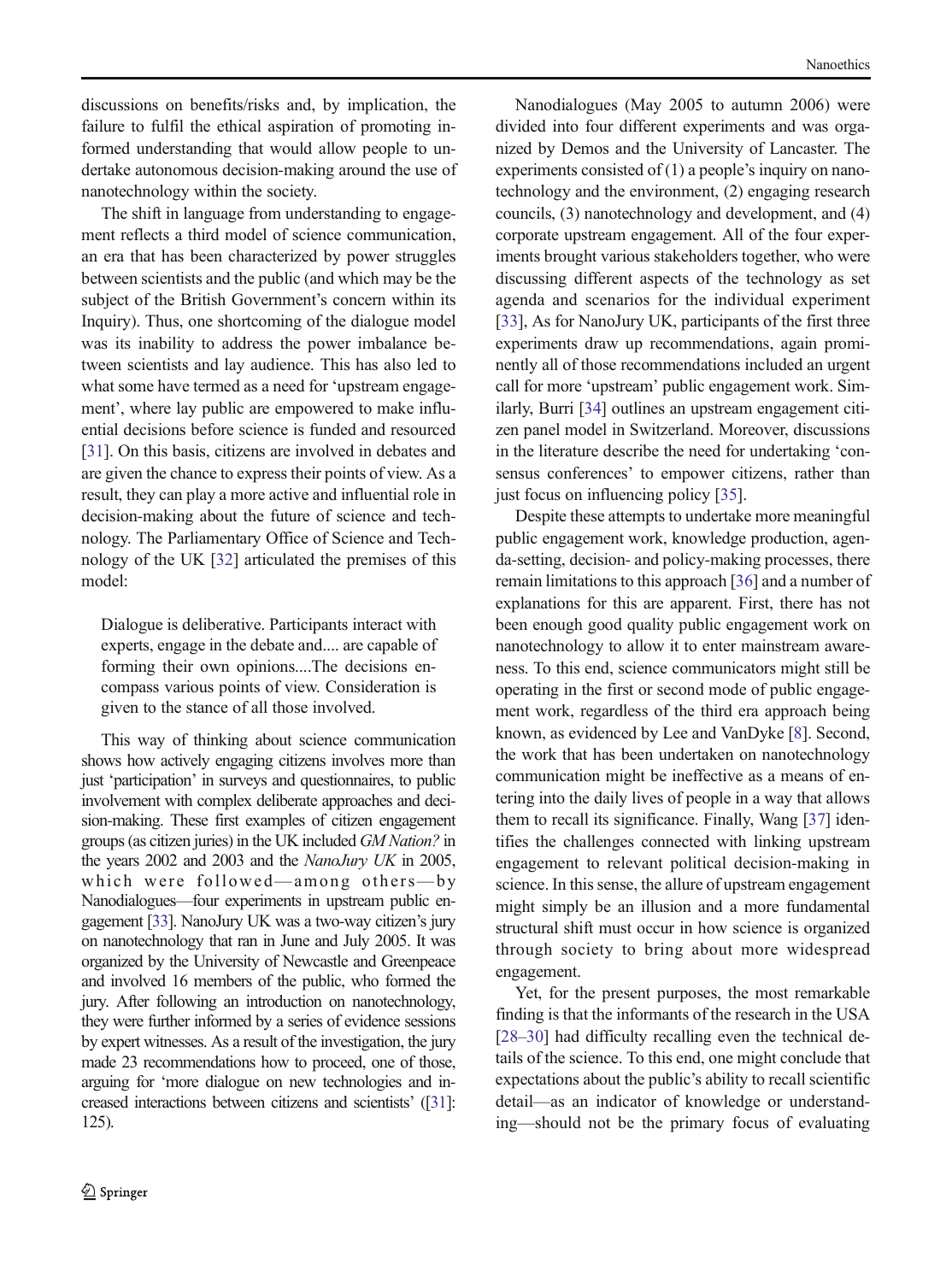science communication. Rather, it may be more effective to focus on those aspects of the science that have implication for the people's lives. Focusing on the moral and ethical implications of science, rather than its technical details, is a critical means through which to achieve such understanding. If people can be engaged on these issues more powerfully, rather than through just the scientific facts, then a more informed public can emerge. The evidence to support this claim draws on the earlier assumption that the most powerful way to engage people on technological transformations—in science fiction and so on—is through the moral issues they present. To this end, the remaining sections explore how narrative operates around understanding, how digital media provides a vehicle for such development, and, finally, how this combined approach nurtures what may be described as scientific citizenship.

#### Narrative in Nanoethics

The millennial debates about genetics were characterized by attempts to do public engagement work *after* the research had been done. For nanotechnology, the expectation was somewhat different; it was a chance to engage the public before many of the applications had been developed. While the case is unproven as to whether early nanocommunication work brought about a more engaged or ethically empowered citizen, such aspirations resonate with the upstream model. Yet, while audiences might be more capable of screening for propagandist messages from transnational science organizations, there are major challenges that the development of nanotechnology implies for science communication generally and this is true also of the ethical challenges they generate.

First, there is a growing convergence of the sciences, which is creating new, hybrid ethical issues with which societies must grapple globally. This convergence has been evident for some years through the overlapping ground between bioethics, medical ethics, and environmental ethics. Each of these sub-disciplines emphasizes the importance of transdisciplinary approaches to research, drawing heavily on philosophy, law, sociology, and political science, for instance. Second, a corollary of these shifts is a growing sophistication in the bioethical method, which must be adopted within public understanding work. This approach has begun to encompass narrative studies, feminist approaches to bioethics,

cultural theory, and aesthetics. Indeed, the emergence of 'narrative ethics' [\[38\]](#page-14-0), as a way of making greater sense of the intricacies of ethical dilemmas, is indicative of this transition. For this reason, understanding how to harness moral issues through science communication work is a more complex challenge than was previously understood. While success in doing so may rely on traditional mechanisms of communication, such as literary cases, role play, case studies, and so on, there is now a greater appreciation for the complexity of these methods that should inform approaches to communication.

A final challenge to communicating nanotechnology is the proliferation of new kinds of ethically engaged community and new interest groups, which are changing the political landscape of the debate. Prominent examples of this include discussions about human enhancement, as medical technologies increasingly make possible the ability to make humans 'better than well' [\[39\]](#page-14-0). However, it also encompasses the ethics of life or health extension, which arises as a direct consequence of attending to agerelated disease. Yet, research has shown that developing public engagement with the ethics of nanoscience may assist in promoting public understanding and awareness, each of which are essential components of informed decision-making. For example, the Eurobarometer 224 [\[40\]](#page-14-0) emphasized the importance of ethics in scientific research. This emphasis is followed by a strong public demand that scientific research must take place within the boundaries of ethical and moral principles, outlining the need for a balanced assessment of prospects and risks of scientific research and progress. The breadth of this requirement may focus on the micro ethical decisions that take place at the point of application, or they may involve broad inquiries into assessing possible impacts on humanity, the environment and society, assessment of scientific research, as well as questions about the regulation of science within the policy authorities and scientific community. Yet, who should provide the expert commentary on what is ethically desirable for humanity, when faced with a range of scientific possibilities? This is a critical question in our times, as was made apparent in political debates within the UK and the USA over the 2016–2017 period.

When considering the evaluation and assessment of scientific research, as well as its moral and ethical implications, it is necessary to scrutinize what counts as expertise that will allow the discovery of an optimal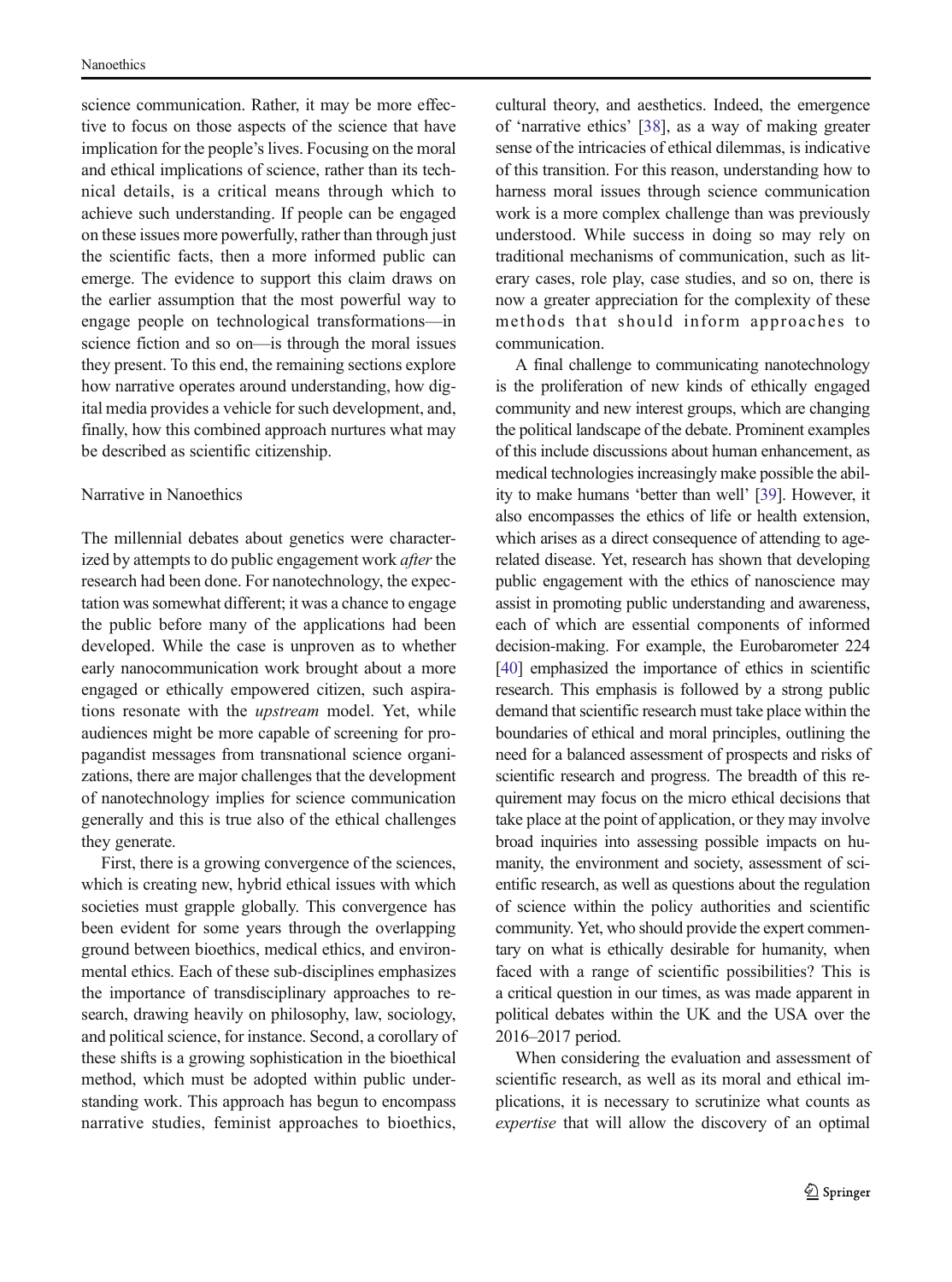relationship between the specialists and the broader public. As Turner [\[41](#page-14-0)] argues, media and scientific institutions use the lack and ambivalence of information to establish and expand expert power. Expertise and expert knowledge are highly influential facts in decision-making processes and the public's understanding of scientific and ethical issues. Habermas [\[42\]](#page-14-0) emphasizes this notion, claiming that expert culture makes democratic discussion impossible. Thus, expertise can control and manipulate the public, public perception, and attitudes towards science and scientific research, which effectively leads to disempowerment rather than empowerment.

While expertise can be valuable within debates about which science we should pursue, the right expertise is also needed when presenting the ethical dimensions of science and scientific research [\[6\]](#page-13-0). To this end, scientific expertise needs to be distinguished from ethical expertise within public understanding work, especially to avoid criticisms of media bias or conflict of interest. The power of experts is highly influential and reliance upon experts raises the question of public trust. In this context, understanding the effect of science communication involves taking into account how expertise is framed within communication systems. In turn, this involves understanding what processes elevate specific kinds of people to the position of experts and, hence, understanding how expertise assists—or detracts—from the public's ability to comprehend any given science. This final point raises questions about whether the current mechanisms of constructing expertise about science—principally through the media—are adequate. If one concludes that it is not, then it is useful to look towards alternative communication channels for more effective forms of engagement.

## Social Media and Nanotechnology

As outlined earlier, traditional methods of science communication were informed by assumptions about a knowledge deficit within the public. To this end, research has focused on how the mass media might be better utilized to develop greater understanding. Yet, the mass media also has limitations, specifically its unidirectional logic. Until recently, television, print, and radio have relied on an editorial voice communicating to a consuming public, which has limited opportunity to respond. In recent times, this has begun to change through the rise of interactive content. For example, in the 1980s, talk radio became a boom industry and elements of this broadcasting remain prominent today. Television has progressively become bi-directional through the rise of chat shows and reality shows that involve the audience through existing telephonic systems that provide space for interaction. Indeed, this format has become so pervasive in television, that it has also generated disruptive interventions from producers. For example, consider the case of the Netherlands' Great Donor Show (2007). In this case, the producers created a game show where the contestants were all in need of a kidney transplant. The winner of the show would receive the kidney being offered by a donor, and the audience was asked to vote on who should receive it. The world's media reported widespread outrage about the show in advance of its broadcast, but, at the moment of concluding the show, it revealed itself as a hoax, an elaborate attempt to promote organ donation in a society where there is a shortage. The example shows how science, policy, and the public can intersect through an interactive communication platform.

Each of these formats espouses principles that are optimally expressed through digital communication systems, where the mode of participation involves high levels of interaction with content and where we see an attempt to replicate the social sphere in digital form. While the principle of interaction certainly preceded computer culture—consider the 'Choose Your Own Adventure' book series, for example, where readers choose the order in which they read the book based on questions they are asked within the pages—technology has taken interactivity a step further. Thus, the internet's widespread utilization, via the release of the hypertext protocol, allowed people to explore hyperlinked documents in a network environment. This phase can also be referred to as Web 1.0, where the internet was publicly adopted into work and social life but still primarily being used to access information and resources being published on websites and hence limited to unidirectional ways and models of communication.

However, online communities can be distinguished from these other media in their development of a user-led editorial infrastructure. Unlike a newspaper, which might integrate audience-generated content via letters pages or even, today, blog comments from readers, the internet grows its editorial structure from the user community. To this end, digital environments present rich opportunities to progress public engagement upstream while encompassing multidirectional communication between various publics, stakeholders, and scientists. Indeed, new media platforms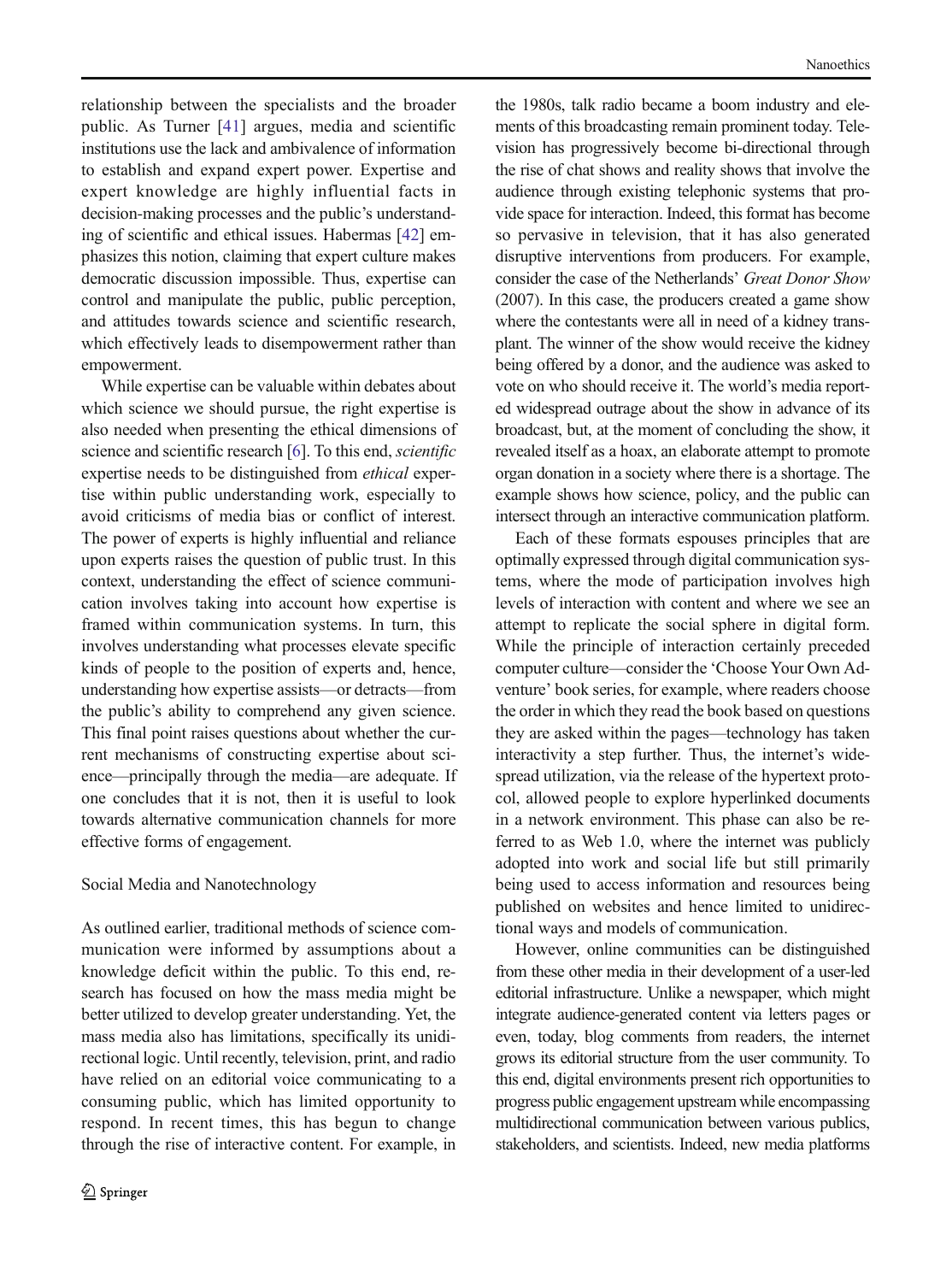may be better suited than traditional media to building an engaged public, as their design takes more seriously the idea that public opinion can—and should—emerge from the bottom-up rather than be dictated from the top-down via editorial choices. Hence, online public engagement could advance the society's participation in decision- and policy-making processes.

Outside of science, the internet has become fundamental to broader public discourses on critical social issues:

More than a billion people worldwide use the internet, both at work and in their social lives. Over the past three decades it has grown from an experimental research network and now underpins a range of new economic activities as well as activities and infrastructures that support our economies ([\[43](#page-14-0)]: 81).

With a daily user base of now over three billion people, and a range of new protocols and publishing opportunities, the Web 2.0 era—with its emphasis on social experiences—offers a new mode of connecting people through information. Social media allows more intelligent information retrieval, while allowing users to produce content and to collaborate and cooperate with each other, using powerful tools such as social networking sites, blogs, peer-topeer file sharing and collaborative writing, and knowledge sharing tools such as wikis. This is not to say that it is an ideal system. After all, there is also a loss of authoritative perspectives that accompanies this fragmentation of information. Yet, Web 2.0 and its various networking and collaboration applications allow for public participation in a way that redefines the current boundaries of science communication It also makes it possible for the public to access expertise and knowledge, without being restricted by gatekeepers or media professionals. The web now serves as a platform where users have greater control over their messages and where more people can participate in the shaping of such conversations around information. As O'Reilly [[44](#page-14-0)] outlined, Web 2.0 offers '...activation of collective intelligence and knowledge...' and can thoroughly be defined as a great 'solar system' of collaboration and unique platform experience.

Participatory social media platforms offer ample opportunities for upstream public engagement in all aspects of science. Science blogs cover a wide range of issues and are creative, communication platforms for topics and issues, which hardly find their way into traditional media. Furthermore, the abundance of citizen science projects that now exist around the world is heavily reliant on social media and digital platforms more generally to create a network of common purpose. Yet, traditional media forms are also creating similar spaces through which scientists to reach their audiences, an increasing imperative in an era when newspaper readership is diminishing, and where many media outlets have gone into administration. Within blogs, authors and readers analyse, comment, articulate ideas, narrate, take up positions, discuss, and spread opinions. Blogs offer a coherent, comprehensive, and linked up way to report on science and scientific issues, to comment, and to classify.

No other communication medium allows such wideranging flexibility: articles can be written, modified, or extended immediately, with the results being visible and accessible within seconds. Whereas previously, traditionally scientific research results were published in specific journals, which were hardly accessible for the public, blogs allow authors to publish results and report on results directly, reducing the gap between scientist and public. The emergence of an open access era further calls for strategic thought on how best to make science meaningful when more scientific discoveries can be found by the general public. Moreover, the iterative journal article has emerged to replace the idea that a piece of work can be fixed or completely finished. In this respect, the scientific profession is also reconsidering its model for communicating knowledge in a way that more closely aligns with principles of social media publishing. Journal articles in the future may more closely resemble crowd sourced Wikipedia entries, rather than fixed, finished PDF documents, and this has huge implications for how humanity makes sense of its own history.

Social media environments abolish the asymmetry between experts and lay people and are providing space for counter-arguments and critique to influence debates. Indeed, social media is becoming a part of the emerging territory of citizen science, which is a crucial apparatus in the fledgling alliance between amateur scientists and professionals:

The Citizen Science Alliance is a collaboration of scientists, software developers and educators who collectively develop, manage and utilise internetbased citizen science projects in order to further science itself, and the public understanding of both science and of the scientific process. These projects use the time, abilities and energies of a distributed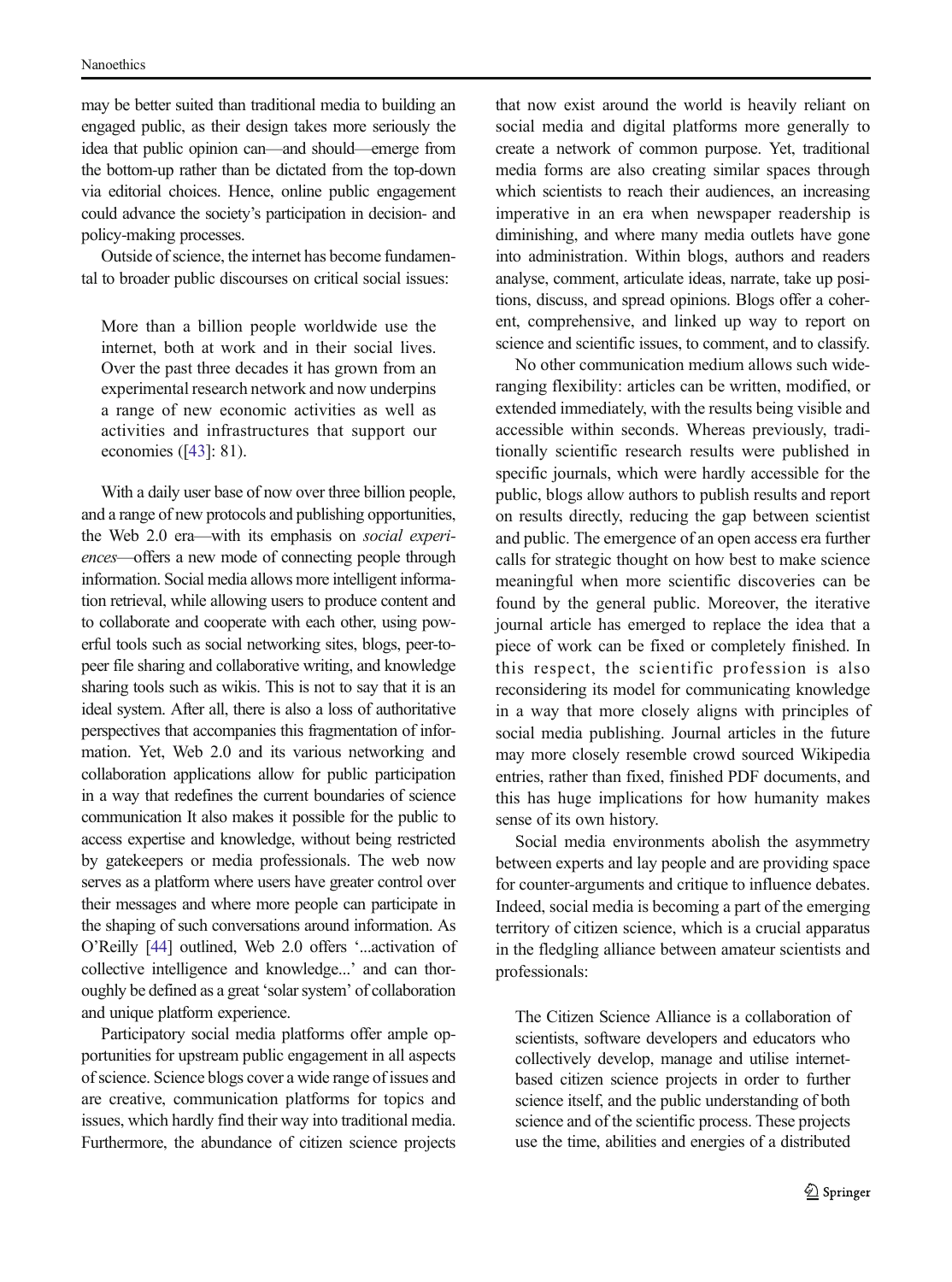community of citizen scientists who are our collaborators ([http://www.citizensciencealliance.org\)](http://www.citizensciencealliance.org).

Feedback and responses are an integral part of science online; critique is no longer only happening in a closed academic scientific circle, but scientists and journalists are enabled to receive comments from the public and directly interact via commentaries, questions, and remarks with those, who are normally left behind: the public. Furthermore, from a professional background, blogs allow an interdisciplinary exchange, dialogue, and networking without disciplinary boundaries.

Participatory journalism or citizen/grassroot journalism adds another perspective to unidirectional mass media—the so-called 'one to many' model described by Shirkey [\[45](#page-14-0)]. Rushkoff [[46](#page-14-0)] outlines that, due to increasingly centralized and profitdriven mainstream media, the ability to offer a multiplicity of perspectives is diminished. The provision of alternative and multiple perspectives on news and current events is established by user-driven online news websites and blogs [[47\]](#page-14-0). As noted, blogs add further perspectives on news or report on issues, narrate stories using a personal perspective, allowing readers to gain insights and simply tell stories, which have been overlooked by or never gained entry into traditional media. Each of these elements provides a basis for developing a fourth model towards public engagement with science, focused on the idea of nurturing scientific citizenship.

# Conclusion: Towards a Theory of Scientific Agency

Each of the elements that I have discussed reveals the need for a fourth model of public understanding with science, which elevates the importance of nurturing scientific agency and which builds on the pursuit of developing 'science capital' (Archer et al. [[3,](#page-13-0) [4](#page-13-0)]). These arguments require crucial consideration especially since habits around information consumption have changed in recent times. Today, more innovative methods are needed, which take into account the fact that people now read more news on their mobile devices than in newspapers. The collapse of expertise, diminished trust in the media through the growth of fake news, the rise of user generated content, and the emergence of citizen

science all speak to the need for a much more sophisticated way of developing public engagement through science communication. Such work must attend to the shifting locations within which nurturing public understanding of science is possible, outside of formal, professional communication systems, towards informal, citizen-based environments.

As outlined by Bowman and Willis ([\[48](#page-14-0)], 13):

'there is a new media ecosystem emerging where online communities discuss and extend the stories created by mainstream media. These communities produce participatory journalism, grassroot reporting, annotative reporting, and commentary'.

With easy opportunities to publish and distribute content via the internet, Bruns [\[47\]](#page-14-0) argues that 'no news organisation has the power anymore to choose what news is fit to print and what news is discarded and therefore the gates of publication have multiplied beyond all control ([[47](#page-14-0)], 1)'.

First hand coverage within online news outlines the potential of citizens to observe and report more immediately than traditional media. The rise of alternative news sources and citizen journalism overcomes the significant shortcomings of traditional gatekeeper problems and offers a wider range of perspectives, opinions, and viewpoints by incorporating news beyond the views of politicians, leaders, and experts. As Bruns outlines ([\[47](#page-14-0)],13), 'multiperspectival news is the bottom-up corrective for the mostly top-down perspectives of the traditional news media'. Furthermore, news coverage online is dialogic: it forms an ongoing conversation and exchange of opinions and views. In short, alternative media can easily fill gaps left by mainstream media and allow overlooked events or news to gain entry into public debate and agenda. We can observe the impact of these shifts by considering the case of nanotechnology.

Engaging with the ethics of science can be an effective way of promoting engaged participation around nanoscience and nanotechnology, because it provides an entry point into the debate for people regardless of education levels or awareness of the science. In this paper, engaged participation means, minimally, having contributed actively to discussions about such matters, either through posting responses online or to sharing information with others through social media. While so-called 'clicktivism' [[49](#page-14-0)] can be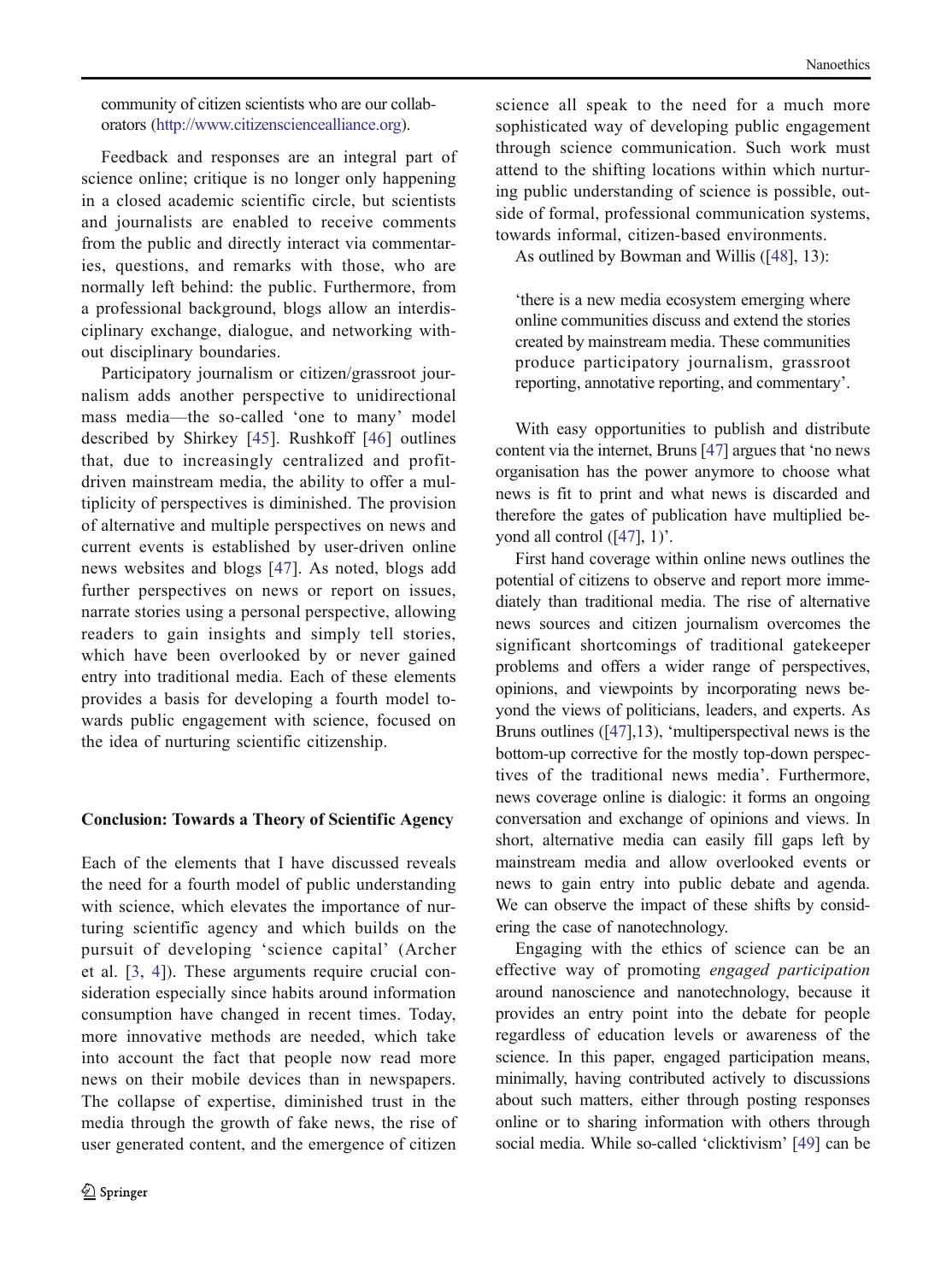<span id="page-13-0"></span>to the detriment of a more consequential form of engagement with civil society—perhaps where people form beliefs or take decisions on the basis of the interaction—the expansion of media materials through user-generated content is a powerful indication of how the range of actors who are producing conversations about science has grown. Evidence to support this participatory mode of engagement is found in a range of publications about how political work is best accomplished online and offline, but it is also apparent within the ethos of citizen science. As Kolok et al. note, 'active participation in the scientific process can lead to personal empowerment' ([[50\]](#page-14-0), 626).

To this end, research into the communication of science generally and nanotechnology specifically should seek to harness the powerful device of moral narratives through which to activate public discourse. As a Nature editorial stated

Only by fully engaging at the outset with the cultural preconceptions of those audiences—by being what sociologists call 'reflexive'—can science's institutions do justice to their goal of engaging with citizens ([\[51](#page-14-0)], 451).

The consequences of developing scientific agency, rather than public understanding or public engagement as ends in themselves, are the achievement of personal investment into the development of science, not simply to its being understood, or even for that understanding to lead to informed decision-making or participation in the deliberative process. Rather, nurturing scientific agency speaks to a broader sense of investment, which corresponds with Arnason's notion of 'scientific citizenship', albeit without the irreconcilable "different intellectual roots" and "diverse positions and theoretical tensions" ([[52](#page-14-0)], 938) it implies. Approaching public engagement with the intention of nurturing scientific citizenship and focusing on the ethical aspects of science, or as Perrault states, 'keeping the focus on public values' ([5], 111), provides a more sustainable approach than is achieved by the other models of science communication. Furthermore, it would more effectively ensure the 'democratic involvement of citizens in science' [[53](#page-14-0)], which should be the primary consideration in the goals of science communication and public engagement.

Open Access This article is distributed under the terms of the Creative Commons Attribution 4.0 International License (http:// creativecommons.org/licenses/by/4.0/), which permits unrestricted use, distribution, and reproduction in any medium, provided you give appropriate credit to the original author(s) and the source, provide a link to the Creative Commons license, and indicate if changes were made.

### References

- 1. Krabbenborg L, Mulder HAJ (2015) Upstream public engagement in nanotechnology. Sci Commun 37(4):452–484. doi:[10.1177/1075547015588601](http://dx.doi.org/10.1177/1075547015588601)
- 2. British Government (2016) Science communication. Oral Evidence (10 May), HC 1004
- 3. Archer L, Dewitt J, Willis B (2014) Adolescent boys' science aspirations: masculinity, capital, and power. J Res Sci Teach 51(1):1–30. doi[:10.1002/tea.21122](http://dx.doi.org/10.1002/tea.21122)
- 4. Archer L, Dawson E, DeWitt J, Seakins A, Wong B (2015) 'Science capital': a conceptual, methodological, and empirical argument for extending bourdieusian notions of capital beyond the arts. J Res Sci Teach 52(7):922–948. doi:[10.1002/tea.21227](http://dx.doi.org/10.1002/tea.21227)
- 5. Perrault S (2013) Communicating popular science: from deficit to democracy. Palgrave, Macmillan, Basingstoke
- 6. Miah A (2005) Genetics, cyberspace and bioethics: why not a public engagement with ethics? Public Underst Sci 14:409–421
- 7. Wingham D (2016) Select committee evidence hearing. Inquiry into science communication. British Government. [http://www.parliament.uk/business/committees/committees](http://www.parliament.uk/business/committees/committees-a-z/commons-select/science-and-technology-committee/news-parliament-2015/science-communication-evidence1-15-16/)a-z/commons-select/s [cience-and-technology](http://www.parliament.uk/business/committees/committees-a-z/commons-select/science-and-technology-committee/news-parliament-2015/science-communication-evidence1-15-16/)[committee/news-parliament-2015/science-communication](http://www.parliament.uk/business/committees/committees-a-z/commons-select/science-and-technology-committee/news-parliament-2015/science-communication-evidence1-15-16/)[evidence1-15-16/](http://www.parliament.uk/business/committees/committees-a-z/commons-select/science-and-technology-committee/news-parliament-2015/science-communication-evidence1-15-16/). Date Accessed: 21 May 2016
- 8. Lee NM, VanDyke MS (2015) Set it and forget it. Sci Commun 37(4):533–541. doi[:10.1177/1075547015588600](http://dx.doi.org/10.1177/1075547015588600)
- 9. Willis A (2009) Immortality only 20 years away says scientist [http://www.telegraph.co.uk/science/science](http://www.telegraph.co.uk/science/science-news/6217676/Immortality-only-20-years-away-says-scientist.html)[news/6217676/Immortality-only-20-years-away-says](http://www.telegraph.co.uk/science/science-news/6217676/Immortality-only-20-years-away-says-scientist.html)[scientist.html.](http://www.telegraph.co.uk/science/science-news/6217676/Immortality-only-20-years-away-says-scientist.html) Date Accessed: 9 Sept 2011
- 10. Joy B (2000) Why the future doesn't need us. Wired, available at <https://www.wired.com/2000/04/joy-2/>
- 11. Brewer PR, Mcknight J (2015) Climate as comedy: the effects of satirical television news on climate change perceptions. doi:[10.1177/1075547015597911](http://dx.doi.org/10.1177/1075547015597911)
- 12. Gross M (2013) Old science fiction, New Inspiration. Sci Commun 35(6):810–818 doi:[10.1177/1075547012469184](http://dx.doi.org/10.1177/1075547012469184)
- 13. Palmer TN (2010) Is science fiction a genre for communicating scientific research? A case study in climate prediction. Bull Am Meteorol Soc 1413–1415. doi:[10.1175/2010](http://dx.doi.org/10.1175/2010BAMS3187.2) [BAMS3187.2](http://dx.doi.org/10.1175/2010BAMS3187.2)
- 14. Curtis A (2016) Why South Park is the best documentary of them all [https://www.theguardian.com/film/2016/nov/14](https://www.theguardian.com/film/2016/nov/14/adam-curtis-documentary-south-park-american-honey) [/adam-curtis-documentary-south-park-american-honey.](https://www.theguardian.com/film/2016/nov/14/adam-curtis-documentary-south-park-american-honey) Date Accessed: 4 Jan 2017
- 15. Cacciatore MA, Scheufele DA, Corley EA (2011) From enabling technology to applications: the evolution of risk perceptions about nanotechnology. Public Underst Sci 20(3):385–404